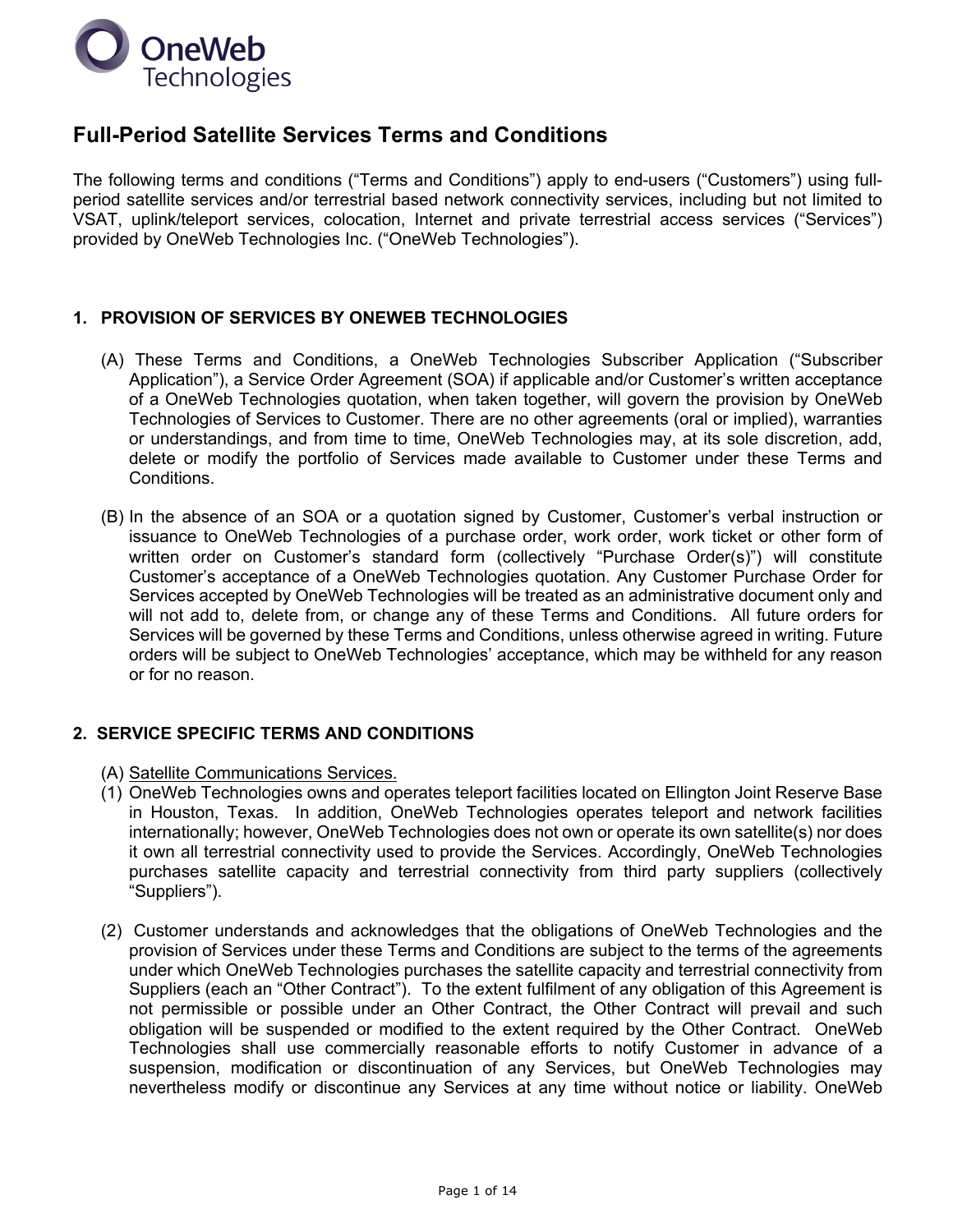

Technologies represents and warrants that it is not presently aware of any material respect in which these Terms and Conditions are inconsistent with an Other Contract.

- (3) Services may be temporarily unavailable or limited because of limitations, network equipment failures or distress or any other emergency pre-emption as required by OneWeb Technologies or a Supplier. Services may also be temporarily interrupted or curtained due to modification, upgrades, repairs or similar activities of a OneWeb Technologies Supplier. The use and restoration of certain space segment is governed by Part 64, Subpart D of the Federal Communications Commission's ("FCC's") Rules and Regulations, which specify the priority system for such activities. OneWeb Technologies will have no liability for those Services (i.e., satellite capacity and/or terrestrial connectivity) provided by its Suppliers.
- (4) Improper Illumination. "Improper Illumination" is defined as any of the following: (a) transmissions other than as specified in writing by OneWeb Technologies, or (b) transmissions of an incorrect frequency, or (c) transmissions at excessive power levels, or (d) any illumination that could cause harm to or interference on any transponder or space segment on any satellite. If OneWeb Technologies detects or is informed of any Improper Illumination of any Service provided under these Terms and Conditions, OneWeb Technologies will immediately notify Customer. Customer shall take immediate corrective action to stop the Improper Illumination. If capable, and as soon as capable, OneWeb Technologies will temporarily suspend, with no liability to Customer, any affected Services should Customer be unable to rectify the Improper Illumination within five (5) minutes from notification by OneWeb Technologies of the Improper Illumination. Such affected Services will be suspended until Customer demonstrates to OneWeb Technologies' sole satisfaction that the Improper Illumination is rectified. Customer will be charged and will pay any amount that OneWeb Technologies is required to pay to its Supplier or other telecommunications service provider(s) under any Other Contract due to any Improper Illumination attributable to Customer. OneWeb Technologies will timely inform Customer in writing of any liability OneWeb Technologies incurs as a result of such Improper Illumination. It is Customer's responsibility to provide OneWeb Technologies prior to the implementation of Services with a telephone number(s) at which OneWeb Technologies can contact Customer twenty-four hours per day, seven days per week, 365/366 days per year. In addition, OneWeb Technologies has the right, in its sole discretion, to take immediate action, including but not limited to suspending or terminating any affected Service(s), in order to protect OneWeb Technologies' services and/or interests.
- (5) Customer is liable for the content it transmits, posts, distributes, stores, or hosts through the use of the Services ("Customer Content"). Customer acknowledges that OneWeb Technologies does not monitor such content. Neither Customer nor any person or entity on their behalf shall use the Services to post, transmit, distribute, or store any content or information: (i) in violation of any applicable law, statute, code, ordinance or regulation; (ii) in a manner that will infringe the intellectual property or other proprietary rights of OneWeb Technologies or any third party; (iii) that is defamatory or libelous; or (iv) that contains any viruses, Trojan horses, worms, time bombs, cancel bots or other computer programming routines that are intended to damage, detrimentally interfere with, surreptitiously intercept or expropriate any system, data or information (personal or otherwise). OneWeb Technologies has the right, in its sole discretion, to take immediate action, including but not limited to, suspending or terminating any Service(s) that violate the content requirements. Further, Customer will not use the Services provided hereunder in an abusive or fraudulent manner, including but not limited to:
	- a) Accessing or attempting to access Services by using an unauthorized device or tampering with or altering equipment;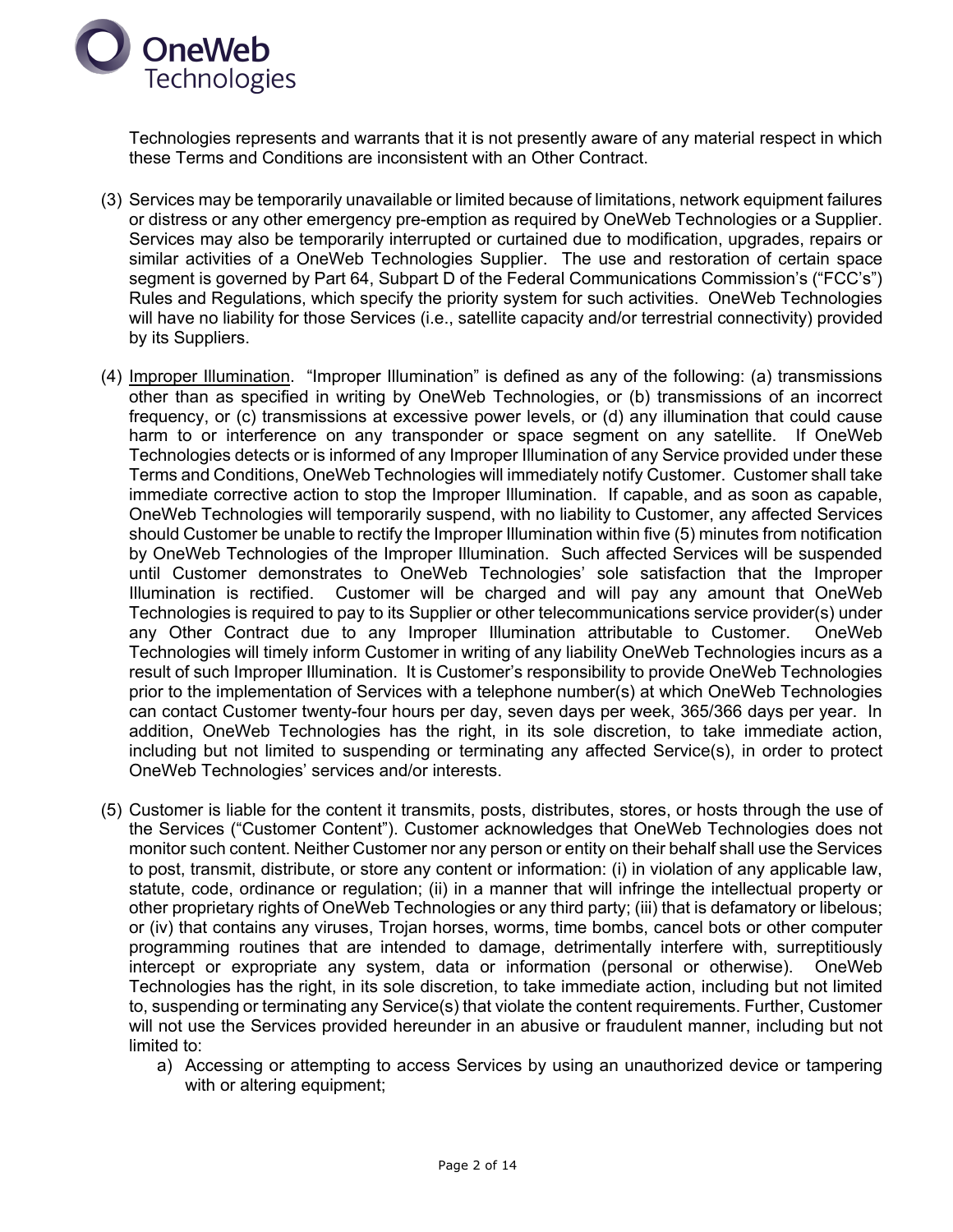

- b) Obtaining or attempting to obtain permission to use the Services by providing false or misleading information;
- c) Obtaining Services without having the intent to pay charges incurred;
- d) Intentionally interfering with or causing disruption in the provision of Services to other OneWeb Technologies Customers;

## **3. PAYMENT TERMS**

(A) Acceptance of Service(s). Billing for Services (or any part thereof) will commence upon Customer's acceptance of Service at each Customer site. For the purpose of these Terms and Conditions, acceptance is defined as follows: the earlier of (i) Customer's signature of a Service Acceptance Certificate or forty-eight (48) hours from implementation and/or activation of Services at the Customer site, provided that Customer does not notify OneWeb Technologies in writing that the Services failed to perform in accordance with the specifications in a material aspect within the 48-hour time period.

(B) Liability for Data Usage. Customer shall be fully liable for payment for any and all voice and data charges accrued through the use of Customer's equipment. It is Customer's sole obligation and responsibility to ensure that all equipment and associated computer hardware and software are properly configured with respect to the Services being used and that only authorized users are permitted access to the Services.

(C) Invoicing and Payment. OneWeb Technologies will invoice Customer the following amounts, as applicable: (i) deposit; (ii) non-recurring charges; and (iii) the first monthly recurring service charge ("MRSC") for the Services as specified in the quotation. Customer shall pay invoiced amounts to OneWeb Technologies in full, without the requirement of notice and without offset or deduction, in U.S. Dollars by wire transfer to such bank account as designated by OneWeb Technologies within thirty (30) days from the date of the invoice. Payment shall be deemed made as of the date and time of receipt by OneWeb Technologies. OneWeb Technologies shall invoice monthly in arrears at OneWeb Technologies' then current standard rates for any services provided on a time and materials basis, and monthly in advance for any MRSC. For the avoidance of doubt, timely payment shall be a material term. A late payment charge of 1½ percent per month or the maximum rate permitted by law, whichever is lesser, shall be added to past due balances from the original due date. Partial-month Services shall be pro-rated based on a thirty (30) day month. Partial-day Services shall be considered a full day.

(D) Deposits. OneWeb Technologies may require payment of a deposit from the Customer prior to ordering or commencement of Services (or at a later date) or, if stated on a quotation, prior to purchasing equipment of such amount as OneWeb Technologies reasonably requires as security for the payment of any charges payable under the applicable quotation. OneWeb Technologies shall repay any deposit held (or the balance of any deposit where any part of it has been used towards the payment of charges) to Customer upon the expiration or termination of Services.

(E) Disputed Amounts. Customer shall notify OneWeb Technologies within ten (10) days of receipt of an invoice in the event it disputes any invoiced amount, and shall timely pay any undisputed charges. In the event that any disputed amount is not paid in full when initially due and said amount is later determined to be a valid charge, OneWeb Technologies shall assess and Customer shall pay a late payment fee of 1½ percent per month or the maximum rate allowed by law, whichever is lesser, calculated against the outstanding balance from the original date due plus costs of collection including reasonable attorneys' fees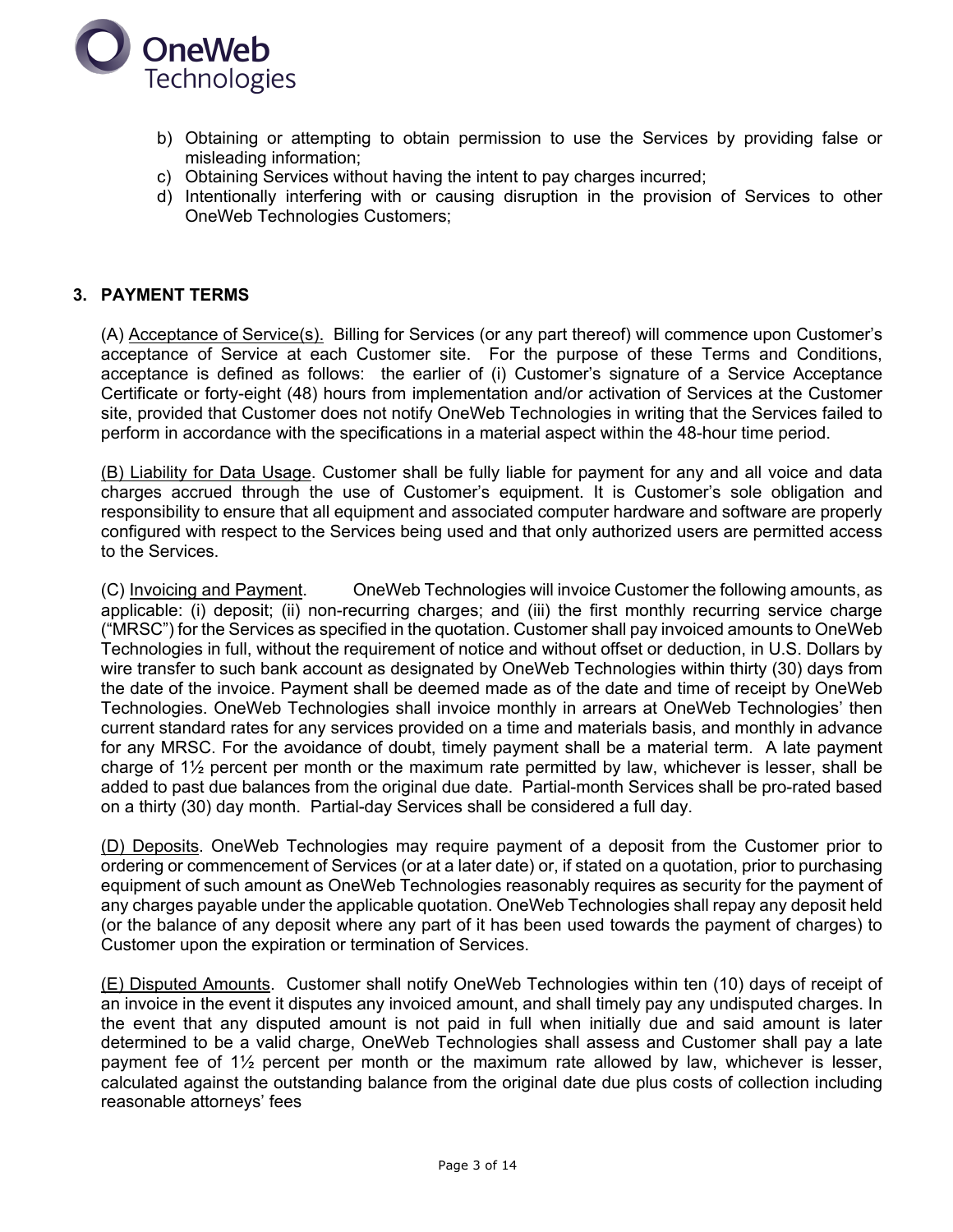

(F) Additional Charges. All charges payable by Customer hereunder shall be net of any and all sales, use, withholding or other taxes, duties, fees, assessments (including government and/or signatory "markup" on space segment), or similar liabilities, however denominated, which may now, or hereafter, be levied on the Services and/or equipment provided by OneWeb Technologies, or payments made under these Terms and Conditions, chargeable to or against Customer or OneWeb Technologies by any applicable government authority, including any regulatory body (collectively, "Taxes"). All Taxes shall be the responsibility of, and payable from its own account by, Customer. To the extent any Taxes are imposed against and required to be paid by OneWeb Technologies, OneWeb Technologies shall pay such Taxes directly to the relevant government authority and Customer shall reimburse OneWeb Technologies for the full amount thereof, in accordance with the payment terms herein, for such payments upon receipt of an invoice from OneWeb Technologies. Taxes imposed on the income or gross receipts of OneWeb Technologies shall be the responsibility of and payable by OneWeb Technologies. OneWeb Technologies will provide reasonable assistance to Customer to minimize the amount of such Taxes. OneWeb Technologies shall charge and Customer shall pay a three percent (3%) processing fee on all Customer payments made by credit card.

## (G) Outage Credit.

a) For Services. Subject to paragraph (b) below and unless otherwise stated in a quotation, a pro rata credit allowance ("Outage Credit") will be given to Customer for the total Outage period(s) during any given consecutive twelve (12) month period, not including the period permitted under the service availability commitment (e.g. for a service availability commitment of 99.5% in any given twelve (12) month period, Outages totaling 0.5% or less would not be subject to an Outage Credit). For Services, an Outage is defined as a complete loss of the ability to originate or receive voice or data communications causing the service availability to fall below the service availability commitment specified in a quotation in any twelve (12) month period.

b) For terrestrial (e.g. backhaul) connectivity. OneWeb Technologies will specify in the quotation to Customer the service availability that it receives from its Suppliers, if any. In the event of failure or degradation of the terrestrial connectivity, OneWeb Technologies will pass through and credit Customer's account with a rebate equal to the rebate that OneWeb Technologies receives from its Suppliers, if any.

Outage Credit, if any, will be applied against the charges payable to OneWeb Technologies and will be expressly indicated on the final invoice to Customer for the 12-month period in which the Outage Credit applies, for the period of the Outage, or prorated portion thereof, after written request to OneWeb Technologies. No other liability may in any event attach to OneWeb Technologies on account of interruption or failure to provide the terrestrial services. All Outage Credit(s) will be treated as liquidated damages and not as penalties. Outage Credit does not apply to Outages, (i) caused by Force Majeure, (ii) caused by the negligence of Customer or others authorized by Customer when using equipment, (iii) caused by power failures or similar occurrences not attributable to OneWeb Technologies (iv) occurring during periods when Customer has elected not to allow for testing or repair, (v) caused by rain fade, solar outages or flares, extreme weather, or damage to satellites, or (vi) caused by the failure of equipment or facilities not provided by OneWeb Technologies.

Service terms of less than twelve (12) months for Services or terrestrial connectivity are not eligible for Outage Credit.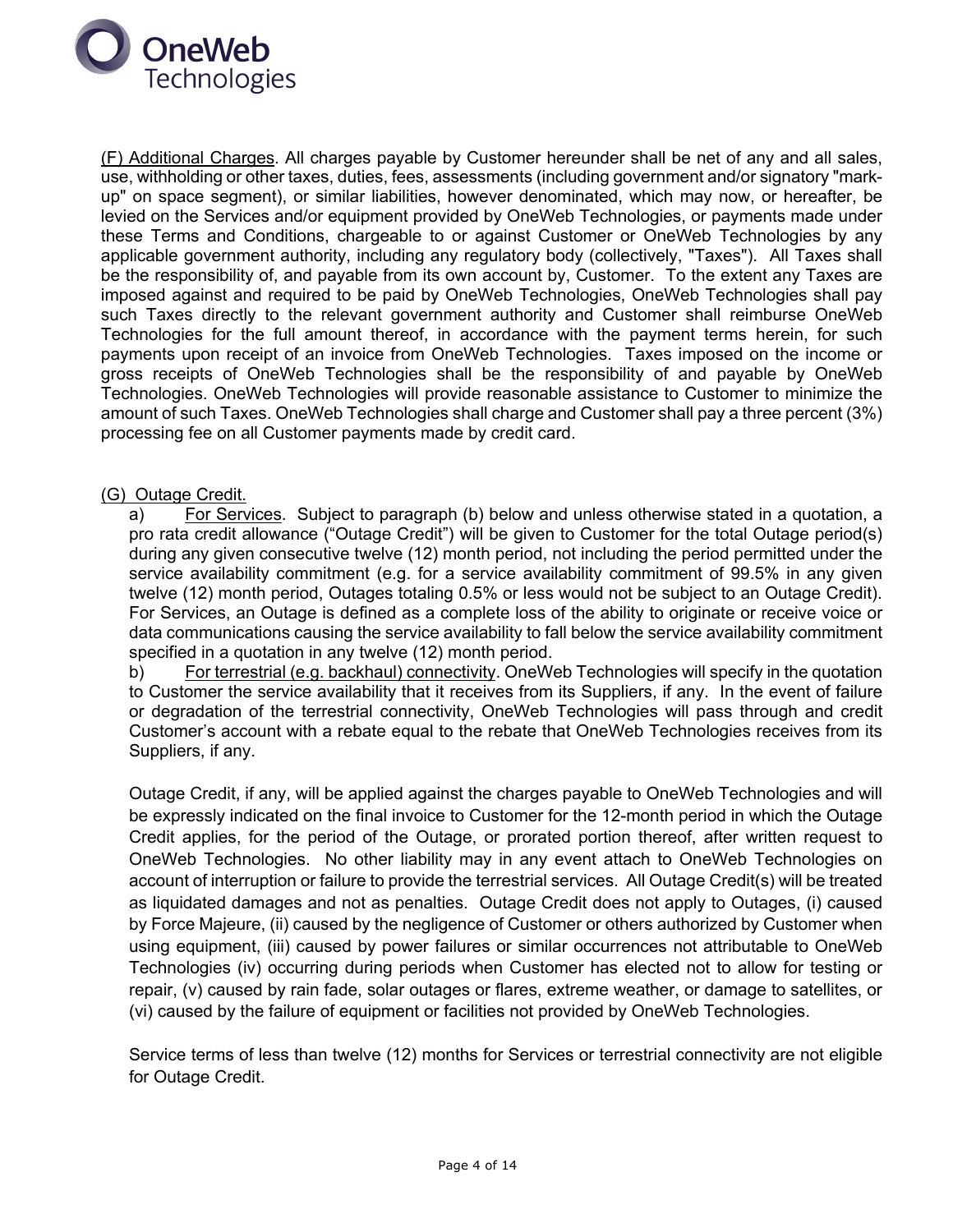

## **4. EQUIPMENT**

(A) Use of Customer Equipment. Title to all equipment and facilities that OneWeb Technologies uses to provide Services will remain with OneWeb Technologies. If Customer connects its own equipment to OneWeb Technologies' equipment, Customer must ensure that its equipment is compatible with and does not harm, impair or interfere with the technical integrity of the Services, OneWeb Technologies' network or its Suppliers network(s), or any other services or customers of OneWeb Technologies. Customer is responsible for the compatibility of its equipment with the network and failure to do so will constitute breach by Customer of these Terms and Conditions. Customer will provide and pay for all equipment and services required to connect Customer-provided equipment to the Services. Notwithstanding the foregoing, Customer may, subject to OneWeb Technologies' consent, appoint OneWeb Technologies as its agent for purposes of procuring related telecommunications services, in particular, local exchange, backhaul, interexchange, or bypass carrier facilities ("Facilities") to terminate Customer's calls to Customer's designated location(s). Customer will be responsible for payment for all such Facilities. Customer shall be liable and responsible for all actions and obligations incurred on its behalf by OneWeb Technologies in its capacity as Customer's agent pursuant to this Article, and shall accept and pay OneWeb Technologies for all flow-through costs associated with such Facilities (or the termination of such services), including without limitation, all installation fees and monthly recurring fees, plus any applicable taxes. Customer acknowledges and agrees that OneWeb Technologies will have no liability or responsibility for any Facilities. Any service level parameters and related warranties, pricing, surcharges, outage credits, required commitments, termination liability and other terms relating to the Facilities are those of the third party provider or carrier of such Facilities, and not OneWeb Technologies.

#### (B) Installation and Maintenance

a) If stated on the quotation, the date for Service implementation or equipment installation and/or maintenance services to be performed or provided by OneWeb Technologies will be as set forth in the applicable quote or mutually agreed otherwise by OneWeb Technologies and Customer (the "Start Date"). Customer shall furnish access to and egress from Customers' premises, and appropriate workspace for any OneWeb Technologies personnel working at Customer's premises as necessary for performance of those portions of the services to be performed at Customer's premises. Customer shall timely procure, at its own cost, all zoning/planning permissions, property permits, landlord consents, and any other licenses of any kind necessary to receive and use the Services and equipment. OneWeb Technologies shall not be liable for failure to the to meet the Start Date when such failure is due to an act or omission by Customer. Customer will reimburse OneWeb Technologies for all out-of-pocket expenses incurred by OneWeb Technologies as a result of failure to meet the Start Date caused by Customer. Customer's sole remedy for a failure by OneWeb Technologies to implement Services, install equipment or provide maintenance services by the Start Date or provide Services at any time during the contracted term will be for Customer to request an Outage Credit as specified in Article 3 (G).

b) If stated on the quotation, and unless otherwise agreed, installation services will be provided by OneWeb Technologies or its subcontractors, on a time and materials basis at OneWeb Technologies' then current rates for labor, or at the rates set forth in the applicable quotation.

c) If stated on the quotation, OneWeb Technologies will provide maintenance services in relation to the Services. On-site maintenance will be made available on a time and materials basis at OneWeb Technologies' then current rates for labor, or at the rates set forth in the applicable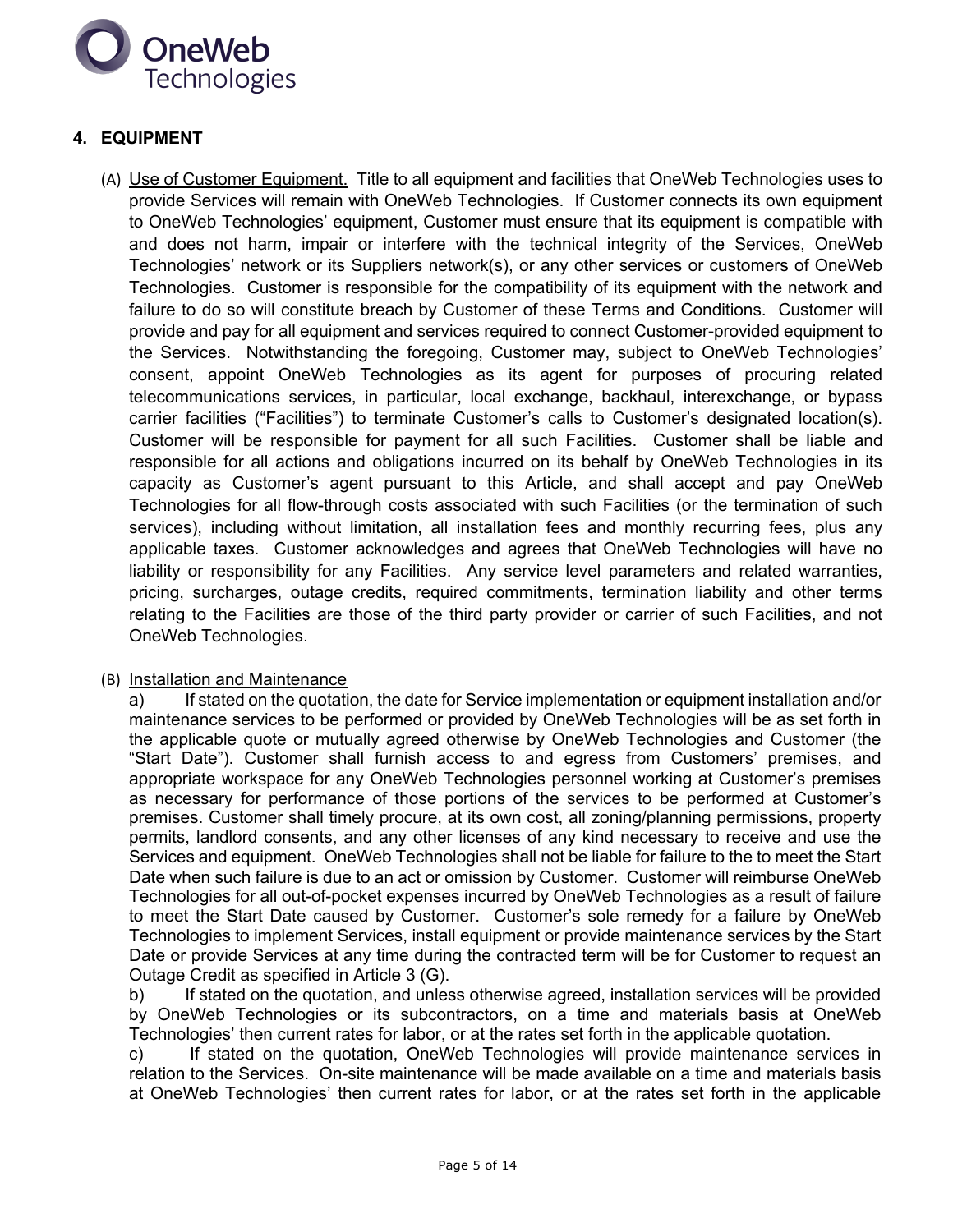

quotation. Customer agrees to comply with all reasonable instructions that OneWeb Technologies may give, from time to time, and to provide all necessary assistance to OneWeb Technologies in diagnosing any Service faults.

d) Where required by law or regulations or at the request of OneWeb Technologies, Customer will install, maintain and/or pay reasonable expenses incurred by OneWeb Technologies to provide special facilities and protective apparatus at locations involving high voltage power and/or hazardous materials.

## **5. CANCELLATION/SUSPENSION /TERMINATION OF SERVICES**

- (A) By Customer.
- 1) Customer may cancel Services prior to Service Acceptance. In such event, Customer shall notify OneWeb Technologies in writing in accordance with Article 18, Notices, of such cancellation or termination and shall reimburse OneWeb Technologies for all costs incurred by OneWeb Technologies up to and including the date OneWeb Technologies receives such written notice plus an administrative fee equal to fifteen percent (15%) of such costs.
- 2) Thereafter, Customer is responsible for notifying OneWeb Technologies, in writing, of any requirement to terminate or temporarily suspend Services. Such termination or temporary suspension of Services will be effective only after OneWeb Technologies' receipt of Customer's written request and OneWeb Technologies' acknowledgement of receipt of Customer's written request. OneWeb Technologies will use reasonable endeavors to respond to Customer's written request within one (1) business day. All such requests must be in writing and sent to: (Fax): +1-281- 999-4455 or (Email): cancellations@onewebtechnologies.net. There will be no pro-rata refunds for termination or suspension of Services. Customer will remain liable for all charges including, but not limited to, MRSC up to and including the last day of the billing period in which OneWeb Technologies acknowledges receipt of Customer's written request for termination or temporary suspension of Services. In the event Customer terminates Services prior to expiration of the contracted term specified in the quotation and/or in an applicable SOA, OneWeb Technologies will accelerate all applicable MRSC for the balance of the term including other fees and payments due with respect to the terminated Services, and Customer shall pay OneWeb Technologies a termination fee as liquidated damages and not as a penalty an amount equal to the remaining number of months in the term of service times the MRSC plus all other charges, fees, and payments accrued prior to the date of the termination.
- 3) Customer's termination of any Services provided by OneWeb Technologies on a month-to-month basis or any other indefinite term require a minimum of thirty (30) days advance written notice by Customer as specified in this Article.
- 4) Customer may terminate Services upon written notice to OneWeb Technologies if OneWeb Technologies: (a) breaches any material term of these Terms and Conditions which remains uncorrected for ninety (90) business days after receipt of written notice from Customer specifying the alleged failure; or (b) becomes insolvent, makes an assignment for the benefit of creditors, consents to the appointment of a trustee, or if bankruptcy, reorganization or insolvency proceedings are instituted by or against it and such proceedings are not dismissed or vacated within thirty (30) days of filing, or (c) in the event that an Other Contract for the purchase of Services or equipment by OneWeb Technologies expires or is terminated. In the event Customer terminates these Terms and Conditions in accordance with the foregoing, Customers must cease use of the Services, and no further payments shall be payable by Customer, except for payments concerning obligations relating to periods prior to and including the termination date.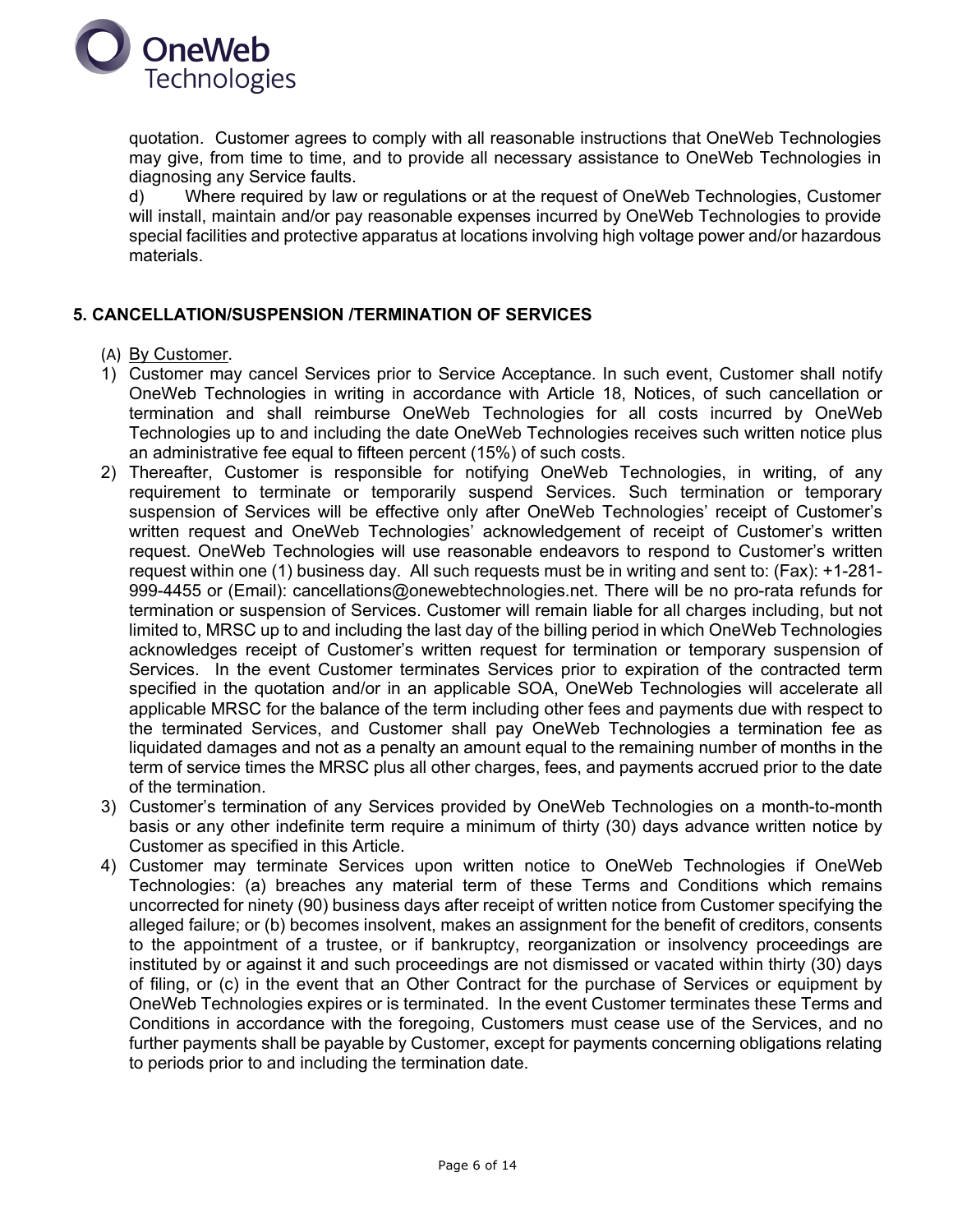

- (B) By OneWeb Technologies.
- 1) OneWeb Technologies may terminate provision of Service without liability: (a) immediately upon written notice if OneWeb Technologies is prohibited from furnishing any of the Services set forth in the quotation by any applicable government authority; (b) upon thirty (30) days written notice if a change in any applicable law or regulation materially increases OneWeb Technologies' cost to provide any of the Services, or (c) in the event that an Other Contract for the purchase of Services expires or is terminated, provided that termination will only be with respect to the Service provided pursuant to that Other Contract.
- 2) In addition, notwithstanding any other term or condition of these Terms and Conditions, OneWeb Technologies may, with no liability whatsoever, suspend or terminate the provision of Services, in whole or in part, upon written notice to Customer if:
- a) Customer breaches any term of these Terms and Conditions and such breach is not cured within thirty (30) days (or ten (10) days for breach of a payment obligation);
- b) lawfully ordered to cease operation of Services by the FCC, a state or federal court of law, or any other lawful federal, state or local governmental authority. If at any time during the term of these Terms and Conditions any equipment, facilities, or property used by OneWeb Technologies to provide Services to Customer are taken for a public or quasi-public purpose by a lawful power or authority under the exercise of right of condemnation or eminent domain, OneWeb Technologies will have the right, upon written notice to Customer, to terminate the Services affected by the taking;
- c) Customer violates any laws or regulations of any applicable government authority in connection with Customer's use of any of the Services;
- d) Customer assigns or attempts to assign this Agreement, an Order, or any rights thereunder, to a third party except as permitted by these Term and Conditions;
- e) Customer commits any action or makes any representation related to OneWeb Technologies that is not expressly authorized by this Agreement; or
- f) Customer files a bankruptcy petition or has such a petition filed involuntarily against it, becomes insolvent, makes an assignment for the benefit of creditors, consents to the appointment of a trustee, or if bankruptcy, reorganization or insolvency proceedings are instituted by or against it.

In the event of termination pursuant to the above, OneWeb Technologies will accelerate all applicable monthly recurring service charge for the balance of the term including other fees and payments due with respect to the terminated Services, and Customer shall pay OneWeb Technologies a termination fee as liquidated damages and not as a penalty an amount equal to the remaining number of months in the term of service times the MRSC plus all other charges, fees, and payments that had accrued prior to the date of the default or breach, together with all other costs and expenses of collection, including reasonable attorneys' fees.

CUSTOMER ACKNOWLEDGES THAT THE PRECISE AMOUNT OF ONEWEB TECHNOLOGIES' DAMAGES WOULD BE EXTREMELY DIFFICULT TO CALCULATE AND THAT SUCH TERMINATION FEE REPRESENTS A REASONABLE ESTIMATE OF ONEWEB TECHNOLOGIES' ACTUAL DAMAGES.

The rights of termination, restriction or suspension set forth in this Article are in addition to any other remedies available to OneWeb Technologies under these Terms and Conditions, or at law or in equity.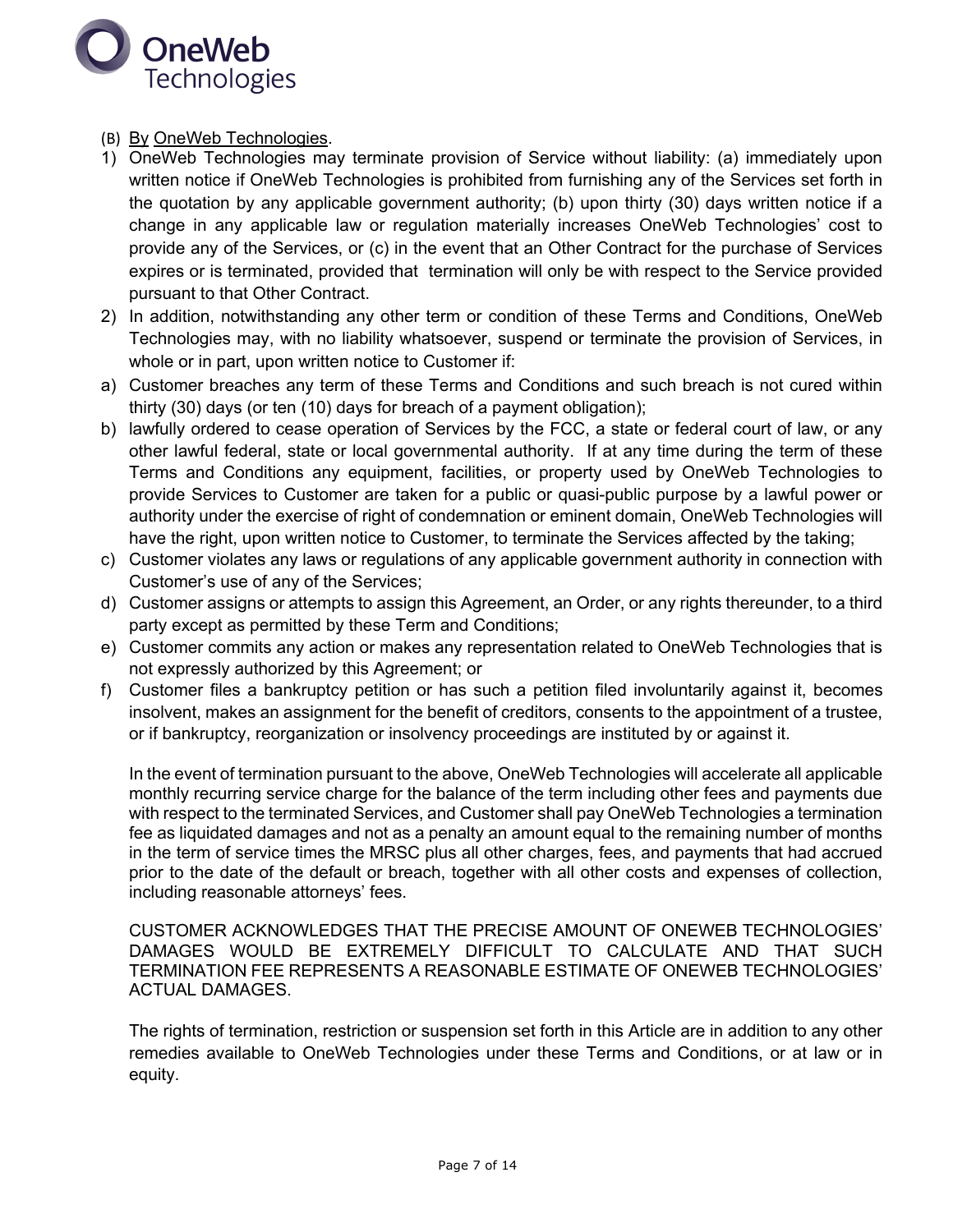

## **6. COMPLIANCE WITH LAWS/RULES/REGULATIONS**

- (A) Both OneWeb Technologies and Customer shall comply with all applicable laws, rules or regulations imposed by applicable government authorities. Customer is responsible for obtaining, at its sole expense, all necessary licenses, approvals, permits consents and government authorizations that may be required for Customer to use the Services. Customer may only use the Services in the satellite coverage area identified on the quotation. OneWeb Technologies shall not be held responsible for any operational restrictions, customs, license or permit fees required for use of the Services in the country in which Customer uses the Services or equipment. OneWeb Technologies will have no responsibility for fines associated with terminal seizure or for legal ramifications of using the Services in countries where it is prohibited. Customers are advised to contract the embassy or trade office of the destination country prior to entry into that country.
- (B) OneWeb Technologies' obligation to provide any Services, equipment, products or information is subject to the laws, rules and regulations of the United States regarding export restrictions ("U.S. Export Laws") and that the export of such Services, equipment, products, or information to non U.S persons may be prohibited, limited or delayed without a proper export license. If required, Customer agrees to cooperate fully with OneWeb Technologies to obtain such a license. Customer will not use, distribute, transfer or transmit any Services or equipment, products, or information provided under these Terms and Conditions except in compliance with U.S. Export Laws. In no event shall OneWeb Technologies be obligated under these Terms and Conditions to provide access to or furnish any Services, equipment, products, or information to any person except in compliance with applicable U.S Export Laws, policies and license conditions, as construed by OneWeb Technologies. For any Service, equipment, products or information provided to non-U.S. locations, Customer shall be deemed to be the exporter of record.
- (C) Both OneWeb Technologies and Customer shall comply with the United States Foreign Corrupt Practices Act ("FCPA"), the UK Anti-Terrorism, Crime & Security Act of 2001, the OECD Convention on Combating Bribery of Foreign Officials in International Business Transactions, and all related laws and implementing legislation applicable to these Terms and Conditions. Accordingly, Customer certifies, warrants, and represents that its subcontractors, consultants, sales representatives, agents, or other similar parties retained directly or indirectly acting in any capacity, will not make, authorize or offer any payment, or give, authorize the giving of, or offer anything of value, directly or indirectly, with respect hereto or otherwise:
	- a) to any official or employee of any government, state-owned enterprise or international organization,
	- b) to any person acting in an official capacity for or on behalf of any government, state-owned enterprise or international organization, or
	- c) to any political party or to any person known to be a candidate for any office in any government in order to (a) influence any act or decision in any such person's official capacity, (b) induce any such person to violate his lawful duty, or (c) induce any such person to use his influence with any government or instrumentality thereof to affect or influence any act or decision of such government or instrumentality, for the purpose of obtaining or retaining business or directing business to any person, or to secure any improper advantage.

For purposes of verifying compliance with this Section, OneWeb Technologies may conduct audits of Customer's relevant books and records, at the audited party's regular place of business during regular working hours using independent auditors at the expense of OneWeb Technologies. Customer agrees to flow down this audit provision to any authorized representatives it retains in any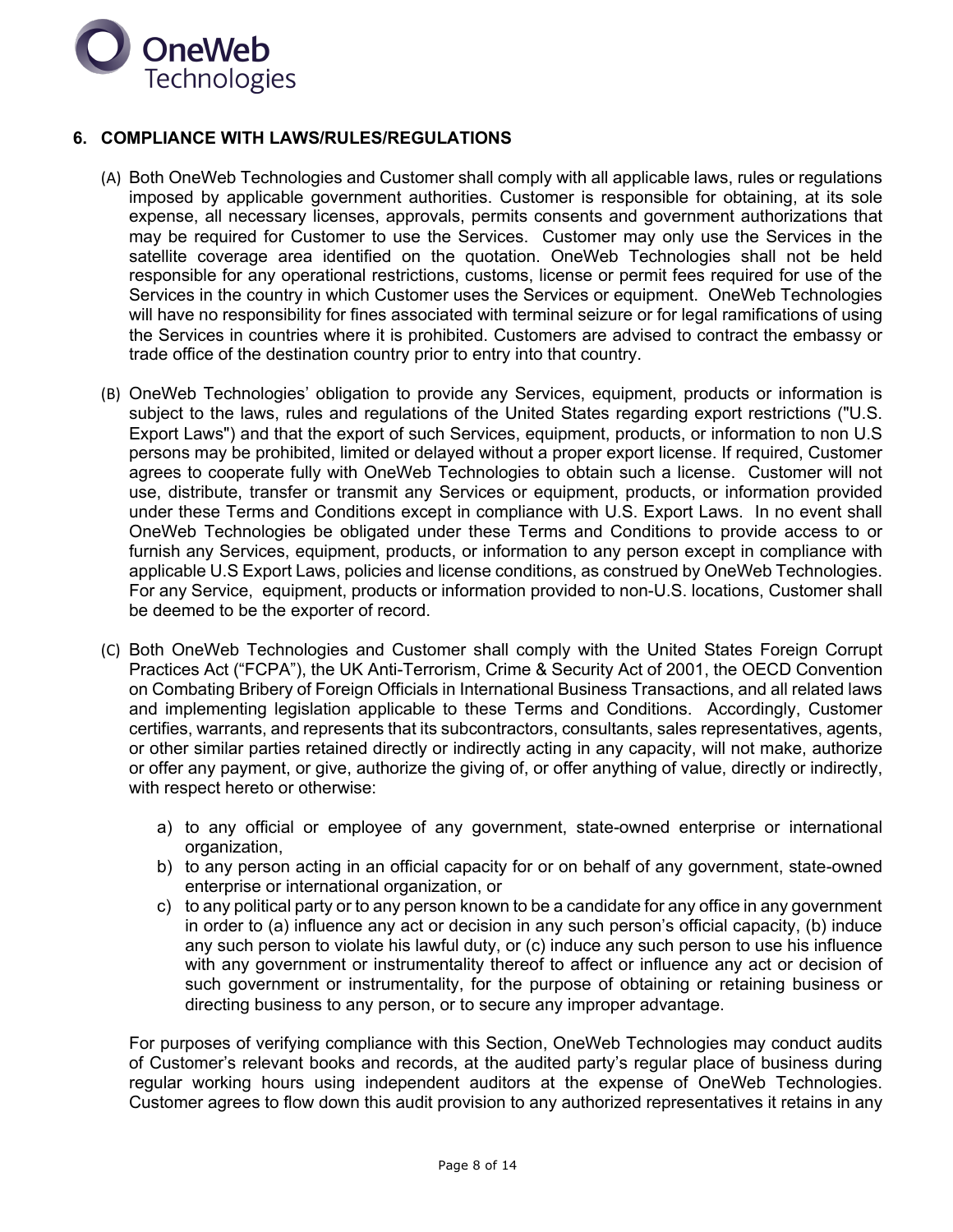

capacity. Notwithstanding any other provision in these Terms and Conditions, OneWeb Technologies shall have the right to immediately seek appropriate interim relief or to terminate provision of Services upon written notice, if it determines in its sole discretion that Customer is in breach of this Section.

## **7. NONDISCLOSURE**

- (A) Unless Customer consents in writing, or disclosure is made pursuant to a legal proceeding, or request from any governmental authority, OneWeb Technologies shall keep confidential all information or data furnished by Customer or otherwise acquired by OneWeb Technologies through performance. Such information will not be released by OneWeb Technologies to anyone other than: (i) Customer; (ii) a person who in the reasonable judgment of OneWeb Technologies is acting as an agent of Customer; (iii) to the commissioning entity or supplier or another telecommunications service provider provided that the information is to be used for the provision of Services and disclosure is made on a confidential basis with the information to be used solely for that purpose; (iv) an agent retained by OneWeb Technologies to collect outstanding balances owed to OneWeb Technologies by Customer; or (v) to a law enforcement agency whenever OneWeb Technologies has reasonable grounds to believe that Customer has knowingly supplied OneWeb Technologies with false or misleading information or is otherwise involved in unlawful activities.
- (B) Both OneWeb Technologies and Customer will comply fully with all applicable privacy and data protection laws and regulations, and will provide such assistance to the other party as is reasonably necessary to assist the other party in complying with such laws and regulations. Customer will indemnify OneWeb Technologies against claims by third parties resulting from breach or inadequate observance by Customer of the provisions of this Article 7 (B).

## **8. DISCLAIMER OF WARRANTIES**

EXCEPT FOR THE EXPRESS WARRANTIES SET FORTH IN THESE TERMS AND CONDITIONS, ONEWEB TECHNOLOGIES DOES NOT MAKE AND SPECIFICALLY DISCLAIMS ANY AND ALL WARRANTIES AND CONDITIONS, EXPRESS OR IMPLIED, INCLUDING BUT NOT LIMITED TO WARRANTIES OF MERCHANTABILITY, DURABILITY OR FITNESS FOR A PARTICULAR PURPOSE OR USE, WARRANTIES OF NON-INFRINGEMENT, WRITTEN OR ORAL, ARISING BY STATUTE OR OTHERWISE WITH RESPECT TO THE SERVICES.

#### **9. LIMITATION OF LIABILITY**

(A) Liability Exclusions. OneWeb Technologies does not undertake to generate or initiate telecommunications, but offers the use of its facilities and/or services to customers for the transmission of telecommunication services. OneWeb Technologies will have no liability whatsoever to Customer including, but not by way of limitation, related to: (i) unlawful or unauthorized use of the Services; (ii) Customer Content; (iii) the downloading or use of data or information obtained using the Services; (iv) any outage, unavailability or degradation in the Services due to malfunction of any satellite or other equipment or any other cause*;* (v) the loss of data due to use or non-use (because of interruption) of the Services; (vi) the failure or interruption of a third party's (including any OneWeb Technologies Supplier or provider*)* services, facilities, network, equipment, or software; (vii) any use of the Services and equipment not otherwise permitted by these Terms and Conditions or under any law or statute; (viii) any unauthorized modification to the Services or use of the Services with other services and equipment not authorized by OneWeb Technologies; (ix) any unavailability, delay,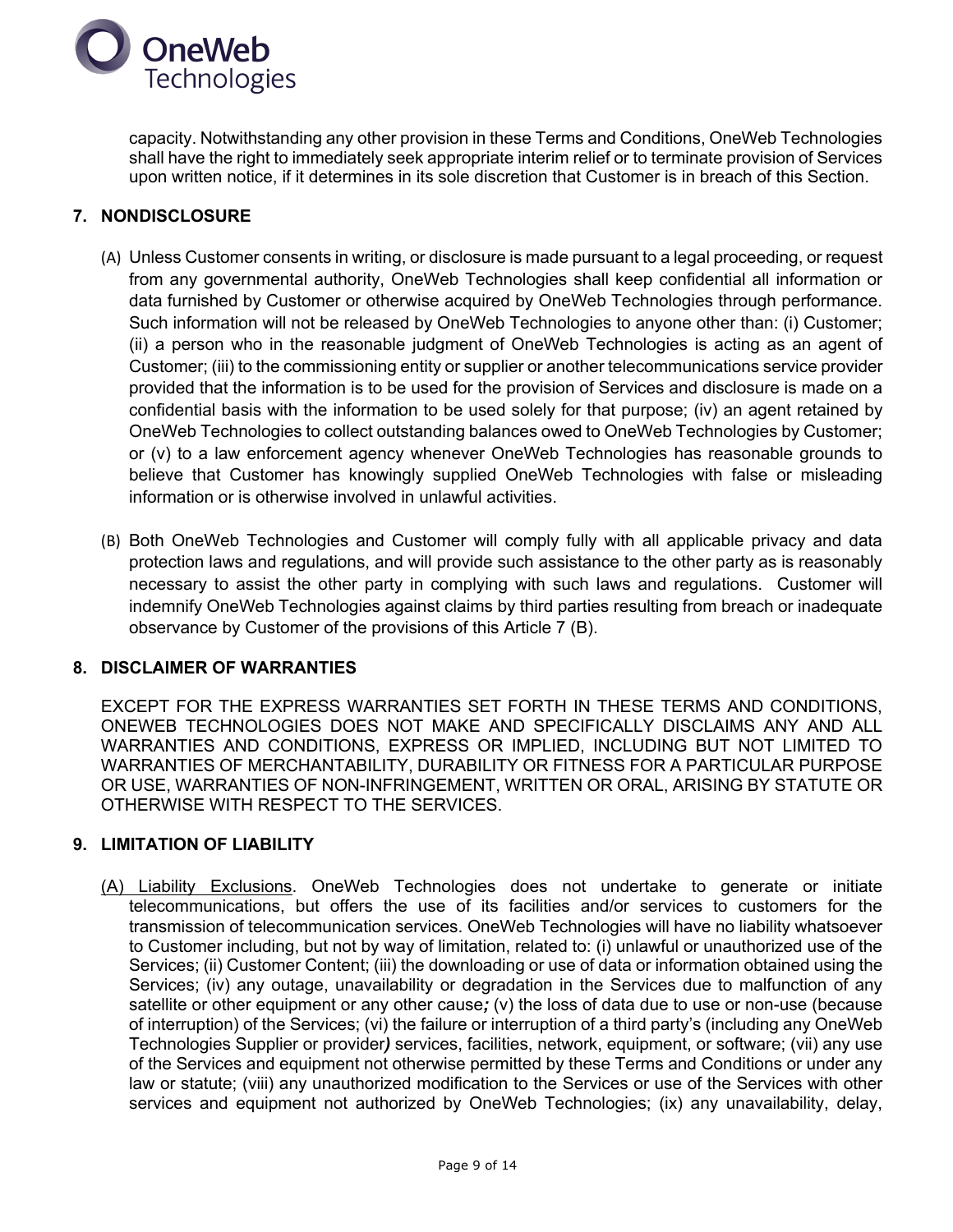

interruption, disruption or degradation in or of the space segment or of any telecommunications carried on the space segment, or of any terrestrial services, regardless of cause including, but without limitation, equipment failure or malfunction.

(B) ONEWEB TECHNOLOGIES' LIABILITY. SOME JURISDICTIONS WILL NOT ALLOW THE PARTIES TO LIMIT LIABILITY FOR PERSONAL INJURY. IN THOSE JURISDICTIONS, THE FOLLOWING LIMITATIONS AND INDEMNITIES WILL ONLY APPLY TO PERSONAL INJURY TO THE EXTENT ALLOWABLE UNDER APPLICABLE LAW. ONEWEB TECHNOLOGIES' TOTAL LIABILITY FOR ANY AND ALL LIABILITIES, CLAIMS OR DAMAGES ARISING OUT OF OR RELATED TO THESE TERMS AND CONDITIONS AND ANY AND ALL SERVICE FROM ANY CAUSE OR CAUSES AND REGARDLESS OF LEGAL THEORY ASSERTED INCLUDING, WITHOUT LIMITATION, BREACH OF CONTRACT, WARRANTY, NEGLIGENCE, STRICT LIABILITY OR STATUTORY LIABILITY, SHALL NOT, IN THE AGGREGATE, EXCEED THE AMOUNTS PAID BY CUSTOMER TO ONEWEB TECHNOLOGIES IN THE THREE (3) MONTHS IMMEDIATELY PRECEDING THE OCCURRENCE GIVING RISE TO THE MOST RECENT CAUSE OF ACTION.

(C) CONSEQUENTIAL DAMAGES. NOTWITHSTANDING ANY OTHER PROVISION OF THESE TERMS AND CONDITIONS NEITHER PARTY SHALL BE LIABLE FOR ANY INDIRECT, INCIDENTAL, CONSEQUENTIAL, PUNITIVE, SPECIAL OR OTHER SIMILAR DAMAGES, INCLUDING, BUT NOT LIMITED TO, DAMAGES RESULTING FROM LOSS OF ACTUAL OR ANTICIPATED REVENUES OR PROFITS, OR LOSS OF BUSINESS, DATA, OR GOODWILL, REGARDLESS OF WHETHER THESE DAMAGES WERE REASONABLY FORESEEABLE.

## **10. INDEMNIFICATION**

- (A) By Customer. In addition to Customer's indemnification obligation under Article 7 (B), Customer will defend, indemnify and hold harmless OneWeb Technologies and its affiliates and their officers, directors, employees, contractors, suppliers and agents (collectively, for purposes of this Article 10 (A), "OneWeb Technologies") from and against any and all claims, demands, proceedings, suits and actions, and any related liabilities, obligations, losses, damages, deficiencies, penalties, taxes, levies, fines, judgments, settlements, costs, expenses (including reasonable attorneys' fees and disbursements) (collectively, "Claims"), incurred by, borne by or asserted against OneWeb Technologies to the extent such Claims in any way relate to, arise out of or result from: (i) Customer Content or any other data or information provided to OneWeb Technologies in connection with these Terms and Conditions; (ii) any breach or alleged breach of this Agreement or Order ; (iii) the use of the Services or Equipment by Customer other than as permitted by these Terms and Conditions; or (v) bodily injury, death or property damage to the extent arising out of the negligence or willful misconduct of Customer, its employees, officers, members/directors, contractors or agents in connection with these Terms and Conditions.
- (B) By OneWeb Technologies*.* OneWeb Technologies shall indemnify Customer and its affiliates and their officers, directors, employees*,* contractors and agents (collectively, for purposes of this Article 10 (B), "Customer") and hold such parties harmless from and against any and all Claims, incurred by, borne by or asserted against Customer to the extent such Claims in any way relate to, arise out of or result from: (i) any infringement by OneWeb Technologies of any U.S. intellectual property rights held by any third party due to Customer's use of the Services or equipment provided pursuant to a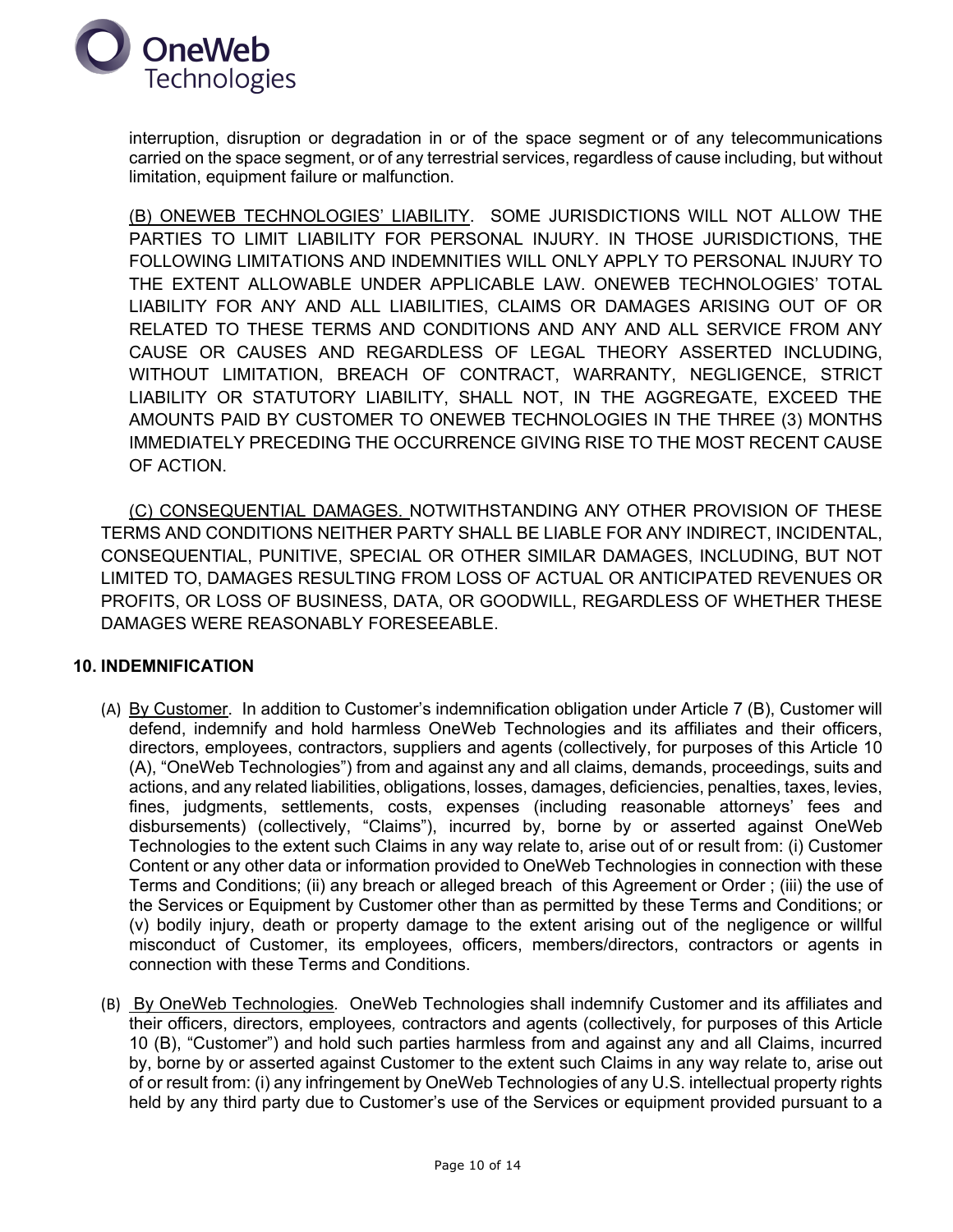

quotation, unless such infringement results from: (a) modifications made to equipment by Customer, (b) the use of the Service or equipment in a manner not permitted by or inconsistent with these Terms and Conditions or any applicable equipment manuals or specifications, or (c) Customer information; or (ii) bodily injury, death or property damage to the extent arising out of the sole negligence or willful misconduct of OneWeb Technologies, its employees, officers, members/directors, contractors or agents in connection with these Terms and Conditions. In the event that any Claims related to this Section B (i) are (or likely to be in OneWeb Technologies' sole opinion) incurred by or asserted against Customer, OneWeb Technologies may, at OneWeb Technologies' sole option and expense: (a) obtain the right for Customer to continue using the Services or equipment subject to the Claim; (b) modify the Services or equipment so that it is no longer infringing provided, however that such modifications shall not substantially diminish the functionality offered by such item or substantially deviate from the requirements of the applicable Order(s); or (c) replace the Services or equipment with a substantially similar product or service provided that such replacement conforms to the material requirements of the applicable Service or equipment stated on the applicable quotation. In the event OneWeb Technologies is unable to accomplish the foregoing three options, OneWeb Technologies may terminate the Services and these Terms and Conditions without liability except for any indemnity obligation under B (i) above.

## **11. INTELLECTUAL PROPERTY**

Neither Party grants, assigns, conveys or transfers to the other any interest, license or other right, whether by estoppel, implication or otherwise, in or to any patent, copyright, trade secret, trademark, service mark or other intellectual property right. Neither the provision nor use of any services or equipment hereunder, nor other acts of omissions by either Party, shall be construed as establishing any such grant or transfer. Each Party retains all intellectual property rights that it holds.

#### **12. FORCE MAJEURE**

OneWeb Technologies shall not be liable for any failure of or delay in performance hereunder arising out of or resulting from causes beyond its reasonable control ("Force Majeure") including, but not limited to, acts of God; fire; flood; adverse weather conditions; meteorological or atmospheric occurrences or disturbances (including, but not limited to, sun outages) or other natural events; strikes; lockouts or other labor disputes; delay in delivery of equipment; delay in performance of subcontractors to the extent such delay is beyond OneWeb Technologies' reasonable control; acts of government (including, but not limited to, any law, rule, order, regulation or direction of any applicable government, civil or military authority); preemption of existing services to restore service in compliance with Part 64, Subpart D of the Federal Communications Commissions' Rules and Regulations; national emergencies; insurrections; riots; acts of war; civil disorder; quarantine restrictions; or embargoes. OneWeb Technologies' obligation to perform will be suspended for the duration of the period of Force Majeure and will resume as soon as reasonably possible upon the cessation of the event of Force Majeure.

#### **13. PUBLICITY**

Neither party shall (i) use any service mark or trademark of the other party; or (ii) issue a public notice or news release concerning the provision of Services by OneWeb Technologies without the prior approval of the other party, which consent shall not to be unreasonably withheld, and which approval shall include the right to approve the form, content and timing of any such publicity.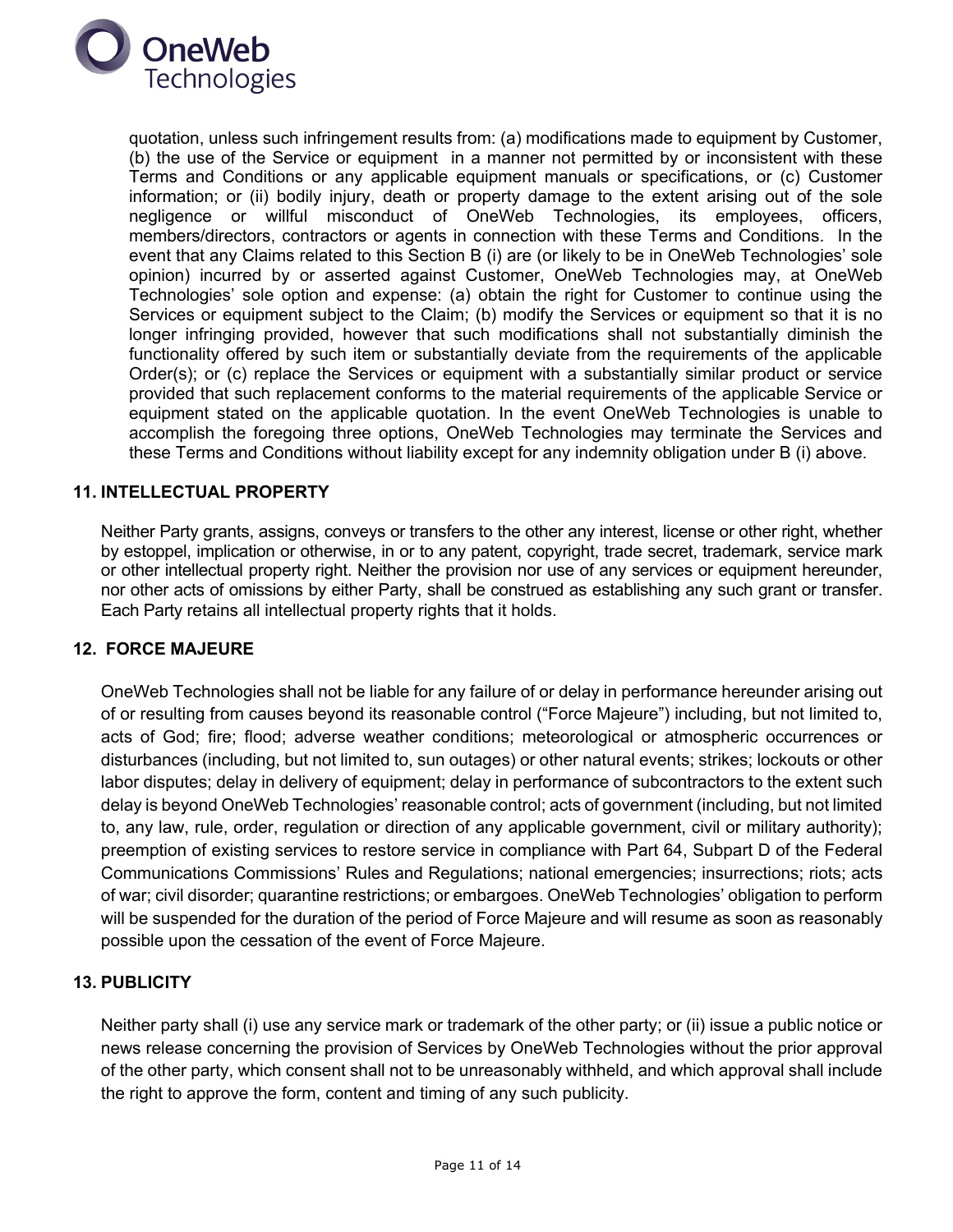

## **14. CUSTOMER REPRESENTATION AND WARRANTY**

Customer represents, warrants and covenants that: (i) the execution and performance of these Terms and Conditions does not violate any agreement that it may have entered into or any obligation that it may be under; and (ii) its execution, delivery and performance of these Terms and Conditions have been duly authorized by all necessary corporate action, and do not and will not violate any provision of, or require any registration, consent or approval under, any law, rule, regulation, order, injunction, decree or any other agreement by which Customer is bound.

## **15. WAIVER**

The waiver or failure by OneWeb Technologies to enforce any of the provisions of these Terms and Conditions or to exercise any right or election of any remedy in one instance shall not be construed as a waiver of any subsequent breach or default of a similar nature, or as a waiver of any provisions, rights or privileges hereunder in any other instance.

## **16. ASSIGNMENT**

OneWeb Technologies may, without Customer's consent, (a) assign its right to receive payment hereunder to a third party, or (b) assign its rights and obligations hereunder to a corporation, partnership or other business entity in which OneWeb Technologies has directly or indirectly, an ownership interest or (c) assign its rights to a successor in the event of a merger, acquisition or consolidation, or to a purchase of all (or substantially all) of OneWeb Technologies' assets. These Terms and Conditions will inure to the benefit of, and will be binding on Customer's and OneWeb Technologies' respective successors and permitted assigns. Customer may not assign these Terms and Conditions, or an SOA or an Order, in whole or in part, without the prior written approval of OneWeb Technologies.

## **17. SEVERABILITY**

If any provision of these Terms and Conditions shall be declared invalid, illegal or unenforceable by a court or regulatory agency of proper jurisdiction, the validity, legality and enforceability of the remaining provisions will not be affected or impaired thereby. In the event that any such provision is declared invalid, illegal or unenforceable due to its scope, breadth or duration, then it will be modified to the scope, breadth or duration permitted by law and will continue to be fully enforceable as so modified.

#### **18. NOTICES**

All notices required to be given hereunder shall be in writing to the address below and mailed by firstclass, registered or certified air mail, return receipt requested, postage prepaid, sent by an internationallyrecognized overnight courier service, or transmitted by hand delivery, or by facsimile machine with appropriate verification of receipt. Notices of default, force majeure delay, dispute, bankruptcy, termination, or other important notices must be sent via a nationally recognized overnight courier service.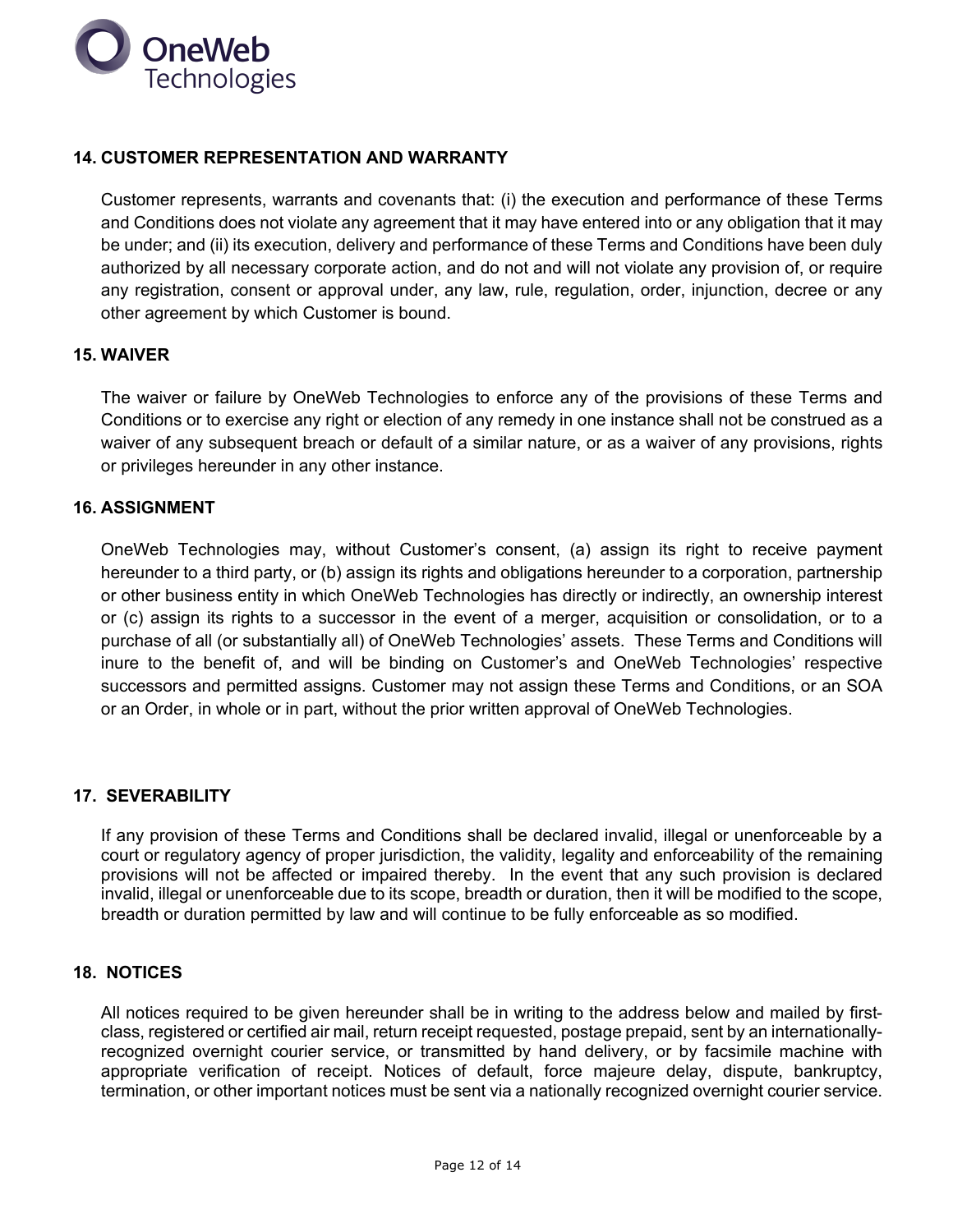

If to OneWeb Technologies: OneWeb Technologies Inc. Attn: Contracts Department Ellington Joint Reserve Base 11140 Aerospace Avenue Houston, TX 77034 Email: Contracts@onewebtechnologies.net

Fax No.: 281-999-4455

If to Customer: To the address set forth on OneWeb Technologies' quotation or Customer's Purchase Order, or in an applicable SOA, as applicable.

## **19. PREVAILING PARTY**

In the event that a dispute involving payment for Services arising under these Terms and Conditions or a quotation or any applicable SOA results in litigation, the non-prevailing party shall pay the court costs and reasonable attorney's fees of the prevailing party.

#### **20. GOVERNING LAW**

These Terms and Conditions shall be governed by and construed in accordance with the laws of the Commonwealth of Virginia (not including the choice-of-law rules thereof), and the parties hereby irrevocably submit to the exclusive jurisdiction and venue of the state and federal courts sitting in the Commonwealth of Virginia for the purpose of all legal proceedings arising out of or relating to these Terms and Conditions any Orders and any applicable SOA. Customer hereby irrevocably consents to the service of any and all process in any such action or proceeding by the mailing of copies of such process to Customer at its notice address specified on the quotation or in any other manner permitted by law.

#### **21. INDEPENDENT CONTRACTORS**

These Terms and Conditions do not create any joint venture, partnership, agency, employer-employee, or franchisor-franchisee between Customer and OneWeb Technologies. OneWeb Technologies is an independent contractor with respect to performance under these Terms and Conditions. Both parties agree that personnel employed by Customer to perform services under these Terms and Conditions are not OneWeb Technologies employees, and Customer assumes full responsibility for their acts and omissions in performance of Customer's obligations under these Terms and Conditions. Neither party's personnel are entitled to any provisions of the other party's employee benefits, and each party shall have sole responsibility for the payment, supervision, daily direction and control of its personnel.